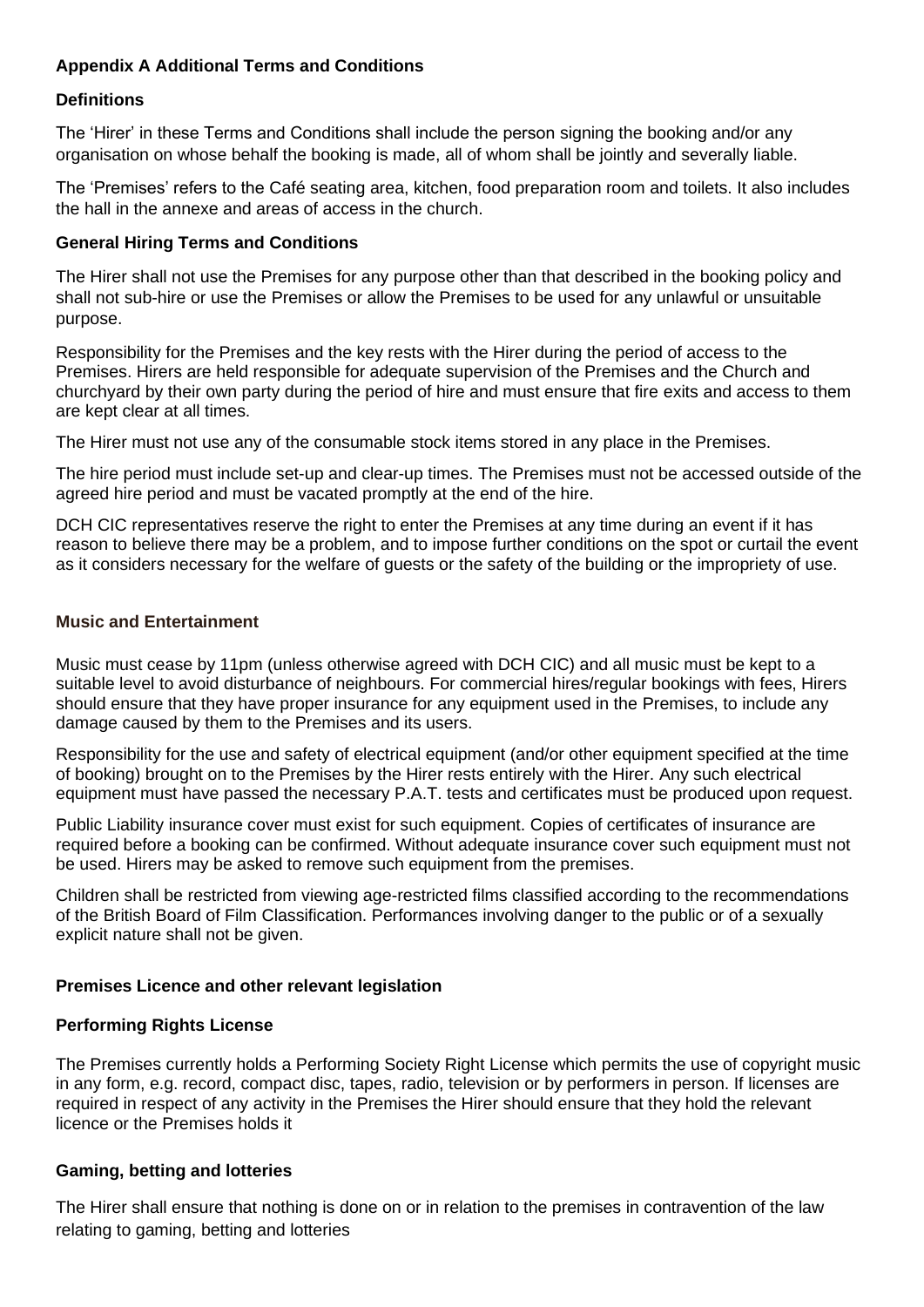### **Alcohol license**

Alcohol may be served if it given away and not being sold. It is an offence to sell/serve alcohol to persons under 18 years of age. Young persons (16 – 17-years) may consume wine, beer or cider at a table meal when accompanied by an adult at the meal.

Licensed bars may be arranged by the Hirer in accordance with the Licensing Regulations. It is the Hirer's responsibility to ensure that they have complied with the legislation. Alcohol consumption by persons under age must not be permitted.

A Hirer who wishes to sell alcohol at an event must complete and send off a Temporary Event Notice (TEN) to Winchester City Council. This must be cleared in advance with the booking secretary and evidence of the approved TEN seen Under the legislation, alcohol may be given away, but if it is sold in any form, i.e. by raffle ticket, donation or included in the price of a ticket, then a Licence or TEN must be held.

If for any reason alcohol is being sold without a Licence or permission to sell alcohol has not been given when the booking was made or there are signs of alcohol-related behaviour, any member of DCH CIC can close the event immediately.

DCH CIC and Hirer can be held legally responsible for criminal offences carried out at the Premises and as a result, the Premises may lose its licence. UNDER NO CIRCUMSTANCES WILL DCH CIC TOLERATE ANY BREACH OF THE ABOVE LEGISLATION.

#### **Health and Safety**

It is the responsibility of the individual Hirers to ensure that they are aware of the Health & Safety at Work Act 1974 and to take reasonable precautions to ensure that their activities are carried out in a responsible way.

A copy of the DCH CIC Health & Safety Policy will be made available to the Hirer. A condition of the booking is that the Hirer has familiarised themselves with the Health and Safety policy. A first aid kit is stored in the kitchen.

Any accidents should be reported to the booking secretary and an Accident Report Form completed. Accident Report Forms are kept in the 'Information for Hirers' folder food preparation room.

The Hirer shall, if preparing, serving or selling food, observe all relevant food health and hygiene legislation and regulations. In particular dairy products, vegetables and meat on the premises must be refrigerated and stored in compliance with the Food Temperature Regulations. The premises are provided with a refrigerator and freezer, although available capacity cannot always be guaranteed.

The Hirer must ensure that no animals (including birds), except assist dogs are brought into the building, without written permission of DCH CIC. NO animals whatsoever must enter the kitchen at any time.

#### **Fire Precautions**

The Fire Service shall be called to any outbreak of fire, however slight, and details shall be given to the booking secretary.

Hirers must make themselves familiar with the location of the fire extinguishers and the instructions for use, all emergency exits and of the importance of fire doors. Hirers will be responsible for informing all those using the premises of the position of the emergency exits. Hirers must also familiarise themselves with the instructions on what to do in case of fire. Instructions are displayed on the back of the main door into the Annexe and in the café seating area.

Prior to the start of an event, the organisers must indicate the fire exits and Evacuation Meeting Place (Village Square) to the persons attending the event.

Hirers must ensure that unimpeded access is constantly maintained within the Premises to the main exit and fire exit, with no items blocking these exits outside the building

No barbeques, LPG appliances or highly flammable substances must be brought into the Premises, or used in the adjacent surroundings. Fireworks, party poppers and candles are not allowed, either for internal or external use except by special agreement with DCH CIC.